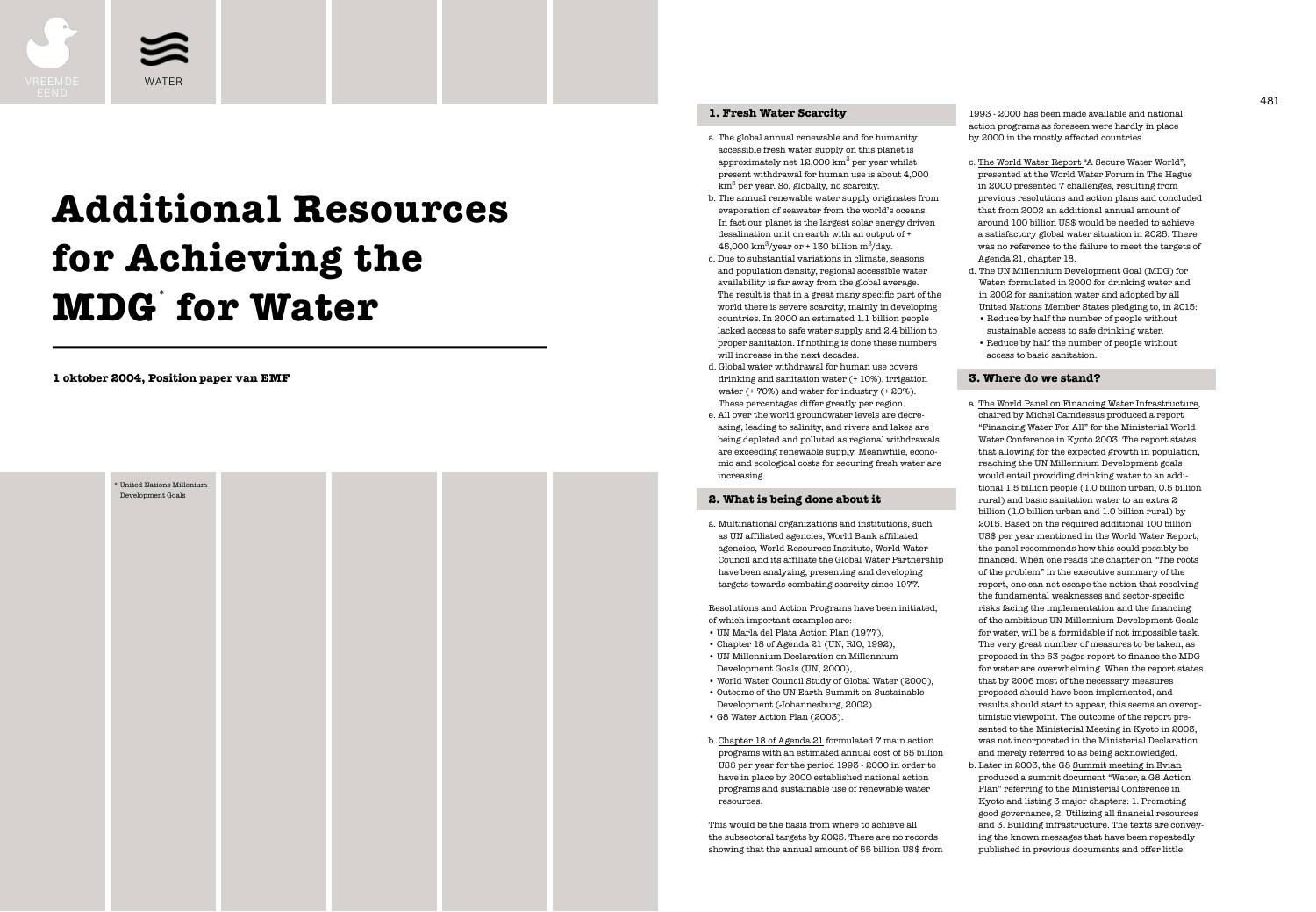power/desal units, will increasingly become competi tive with increasing traditional water supply costs. The world's large-scale desalination capacity is pres ently expected to increase from  $+ 30$  million  $m^3/day$ , today to  $+ 60$  million m<sup>3</sup>/day in 2015, which means annual investments of 2 billion US\$. Most of these projects are publicly financed but recent trends are more toward public/private financing. The projected capacities would cover about 4 to 5% of the total fresh drinking and sanitation water use. However, the urban population in megacities may reach 5 billion in 2025 and as the majority will be living near the coastlines of the world, this will most probably lead to a stronger increase in desalinated water supply in the coming decades. This notion is illustrated by what President Musharraf pronounced in his speech at the ground breaking of the power and desalination plant of DHA Karachi on August 20th 2004:

*The President pointed out that in view of population growth in the country in the next 25 years, drinking water will be in scarce supply. He said we do not add the water requirement for drinking purposes when we assess water requirements for irrigation purposes. "I shudder to think what will happen after 25 year", the president remarked. ''Certainly, the direction is desali nation plants all along the coastline to convert the sea water into drinking water." He said the river water will be inadequate because we need those for irrigati on. Therefore, desalination plants are a new direction which we have to take in the future.*

EMF proposes that a programme of awareness raising will be developed informing decisionmakers, UN agencies, NGO's, and the general public about the desalination option and its role in future integrated water resource management.

The programme should include the advantages and disadvantages and emphasize that desalination is an option that should be investigated when all other options are not sufficiently providing the required water security.

As the disposal of the brine by-product of desalination is a matter of concern regarding the environmental impact, it is essential that this issue be professionally addressed and resolved if the desalination option is to become a part of the solution for water scarcity. Although solutions have been found, the disposal issue has so far been mostly neglected.

Decreasing desalination cost (<  $0.50 \, \mathrm{US\$ mathfrak{g}} c/\mathrm{m}^3) , efficient energy use (including waste heat), and combined

EMF proposes that the desalination industry jointly develop a technically, economically and ecologically acceptable procedure to handle the brine byproduct of desalination as part of an internationally agreed environmental assessment methodology for desali nation plants.

## Tabel 1.1. Indicative annual investment

Drinking water Sanitation and hygiene Municipal wastewater trea Industrial effluent Agriculture Environmental protection Total

15% allowance for O&M.









# in water services for developing countries

|        | Annual costs |                                |
|--------|--------------|--------------------------------|
|        |              | 2002-2025<br>(billions of USS) |
|        | Today<br>13  | $13+$                          |
|        |              | 17                             |
| atment | 14           | 70                             |
|        |              | 30                             |
|        | 32.5         | 40                             |
|        | 7.5          | 10                             |
|        | 75           | 180                            |

Source: GWP, "Towards Water Security: a Framework for Action", and John Briscoe,<br>"The financing of hydropower, irrigation, and water supply infrastructure in developing<br>countries," in Water Resources Development, (Vol. 15,

### Figure 1.4.1 Desalination cost trends: Reverse Osmosis

# Projected MSF desalination Costs

### Global marginal cost of water withdrawal

Figure 1.3.1: Global marginal cost of water withdrawal



news, except that in this document no dates, no targets and no financing commitments are indicated.

### **4. What can we do?**

Present projections, action programs and goals are mostly top-down and macro-level oriented, involving traditional sources of water and finance. As it seems highly unlikely that the MDG's for water in 2015 and 2025 are physically, financially and politically attain able, additional, alternative resources need to be explored. In general options to improve availability of water could be tabled in the following sequence of preference:

- Re-duce (demand) save
- Re-pair (infrastructure) high return
- Re-coup (rainwater harvesting) low cost
- Re-use (waste water treatment) reducing withdrawal
- Re-cover (groundwater) renewably
- Re-invent (technology) improving efficiency
- Re-source (sea and brackish water) enhancing resource base
- Re-group (IWRM) making the right choices

### Alternative resources options involve:

- large scale desalination (urban areas)
- small scale desalination (rural areas, islands)
- rainwater harvesting (rural areas, islands, cities).

Although recent publications (2002) on the water issue by major institutions (UNDP, UNEP, UN-Habitat, WRI, WB, WWC, GWP, IUCN, etc.) do hardly devote attention to the alternative resources, a few signals have appeared since then:

- In the declaration of the World Summit for Sustain able Development (WSSD) in Jo'burg in 2002 a plan of implementation was adopted (chapter 26) containing the following: *Support the diffusion of technology and capacity building for sustainable and cost-effective of seawater.*
- At the UNEP Ministerial conference in Korea, March 2004, declared:

*Alternative and cost effective technologies such as rainwater harvesting and (sustainable) desal ination should be explored and promoted and the transfer of appropriate technology increased.*

### **5. Alternative options details**

### *a. Large scale desalination*

Although until recently large scale desalination was mainly applied in energy rich, cash rich regions, and/ or areas with severe freshwater scarcity, in the last 5 years capacities and plans for seawater and brackish desalination have spread to many more areas such as: US, Spain, UK, Pakistan, India, Singapore, Taiwan, China, Australia, Mexico etc.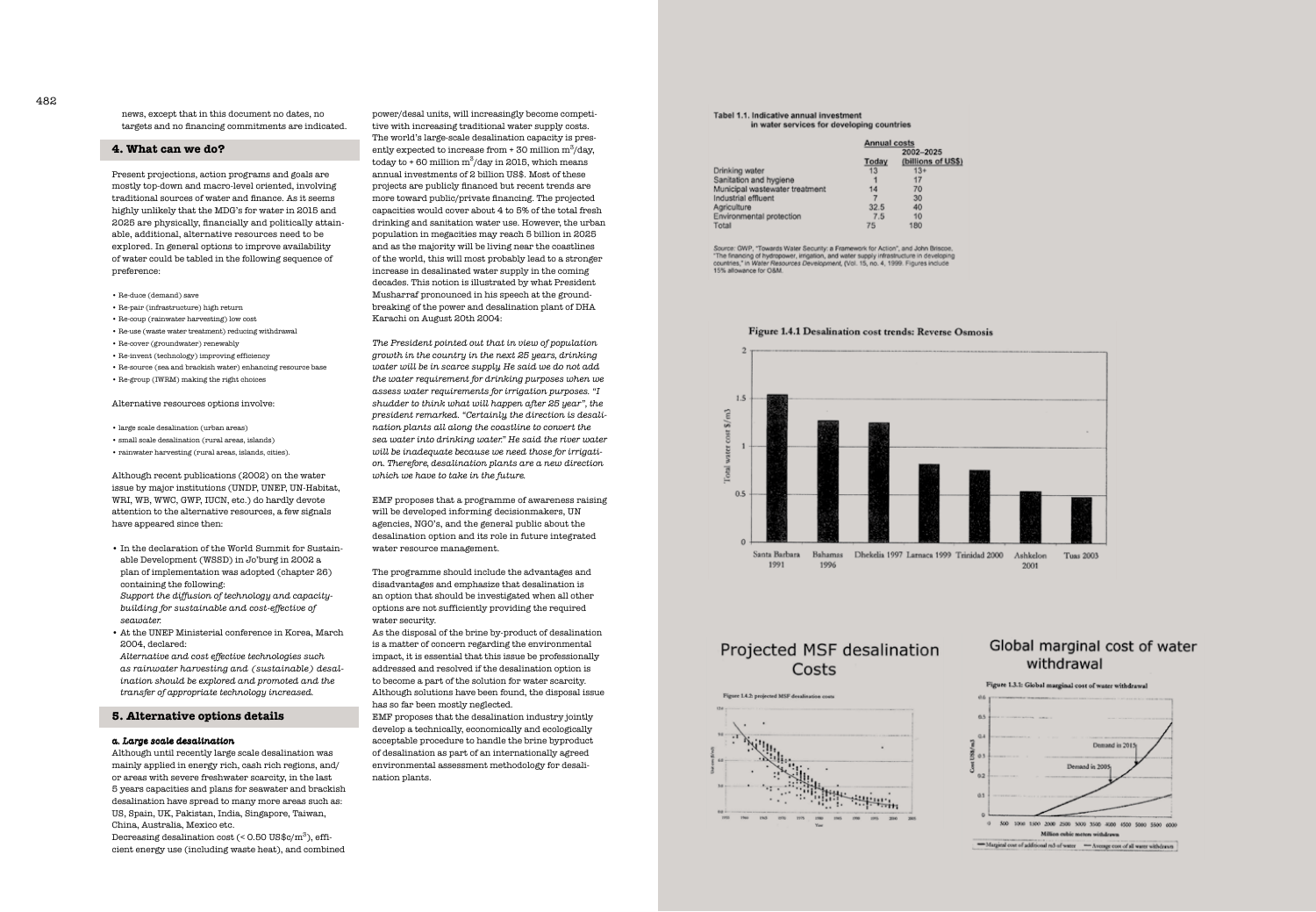In fact the rainwater harvesting and storage techniques including devices to maintain drinking water quality, are able to make freshwater available in rural areas at cost prices of between 1 and 2 US\$ per  $m^3$ , or 0.1 and 0.2 US cents per liter, excluding rainwater collecting and storage equipment.

Here also the microfinance mechanism could very well handle the financing required for this technique. UNEP has recently convened a meeting to develop a partnership among global networks and institutions in order to promote rainwater harvesting at high level decision making processes. The meeting intends to prepare an input on rainwater harvesting for consideration at CSD 13 and other international fora and to discuss and shape a work programme for collaboration.

Specifically, the meeting shall integrate Rainwater Harvesting with IWRM as a strategy for fulfilling the Agenda 21, the Millennium Development Goals and the Johannesburg Plan for Implementation. This could be an interesting example of how the desalination issue could be promoted as well. As small scale solar heat based desalination depends on the sun and rainwater harvesting on rain, the two techniques could be applied in combination in order to secure year-round fresh water supply.

### **Conclusion**

- **A substantial contribution to achieving the MDG can come from**
- Desalination of seawater and brackish groundwater - Harvesting, storing and preserving rainwater
- Application of microfinance
- **A World Wide Multistakeholder Campaign is required to promote these practices for megacities and rural communities in water scarce areas near coastlines and on islands**

### **Literature**

- 1. Water Today and Tomorrow, Prospects for overcoming scarcity, Allerd Stikker, *Futures 1998*
- 2. Desal Technology can help quench the world's thirst, Allerd Stikker, *Water Policy 2002*
- 3. Desalination Improvements Spice Investment Potential, Allerd Stikker, *Sustainability Business Investor - Worldwide 2002*
- 4. Financing water for all, Michel Camdessus, 2003
- 5. Desalination Markets 2000 2015, A Global Assessment & Forecast, *Global Water Intelligence Publication 2004*
- 6. Enhanced water resource base for sustainable integrated water resource management, Else Boutkan, Allerd Stikker, *UN Natural Resources Forum 2004*

### *b. Small scale fresh water supply*

Whereas in water action programmes emphasis has until recently been mostly on larger scale facilitation for water supply, equal attention should be devoted to a small scale approach. This could be characterized as follows:

| large scale    | small scale      |
|----------------|------------------|
| top down       | bottom up        |
| centralized    | decentralized    |
| infrastructure | stand alone      |
| high tech      | appropriate tech |
| institutional  | community        |
| macrofinance   | microfinance     |

The following technologies offer small scale applications:

- **Appropriate and sustainable desalination tech-**
- **nologies,** making use of solar heat and/or windpower, with capacities of between 0,1 and 5  $\mathrm{m}^3/\mathrm{day}$  are today available at cost prices between 500 and 25.000 US\$ per unit, delivering fresh water at a cost price level between 1 and 5 US\$ per  $\mathrm{m}^3, \mathrm{or}$ 0.1 and 0.5 cents per liter.

These capacities and cost prices are affordable for many communities and for horticulture without the need for extensive infrastructure and making use of microfinance.

With microfinance having become a mature institution over the last 10 years, serving as many as 60 million families (or 300 million people) all over the world, it would offer an additional financial resource in local currencies at grass root level for water procurement. In order to assess the sustainable use of brackish groundwater the selected regions should make use of international groundwater experts.

EMF proposes to start up a programme for evaluating and disseminating existing small scale fresh water technologies for water scarce rural areas in developing countries, in combination with experienced professional microcredit institutions, and in concertation with multinational agencies, such as WB, WWC and GWP.

• Appropriate and sustainable rainwater harvesting and storage.

Anil Agarwal from India, a great promoter of rainwater harvesting stated:

*"Rain is decentralised. So is the demand for water. Why can 't we decentralise the supply"*

The chairman of the United Nations Commission for Sustainable Development (2003), Broege Brende, made the observation that:

*"Rainwater harvesting could help up to 2 billion people in Asia alone".*

### **Summary**

### *Financing water for all the roots of the problem*

There is general agreement in expert presentations to the panel that the water sector's problems arise partly from weaknesses in governance and partly from risks specific to the sector. These factors apply in varying degrees in different parts of the sector – urban water supply differs from irrigation and hydropower, for example.

In the realm of governance, the main problems are: • The apparent low priority given to water sector issues by central governments.

• Confusion of social, environmental and commercial

- 
- aims. • Political interference.
- Poor management structure and imprecise objectives of water undertakings.
- An inadequate general legal framework.
- Lack of transparency in award of contracts.
- 
- 
- 
- 
- 
- Non-existent, or weak and inexperienced regulators. • Resistance to cost-recovering tariffs.
- The main sector-specific risks, which apply to all commercial financial sources, whether from the

private or public sector, are:

• Project profile: capital intensive with high initial

- investment and long payback period.
- Low rate of return. • Foreign exchange risk: mismatch between revenues in local currency and finance in foreign currency. • Sub-sovereign risk: decentralised water agencies with service responsibility but lacking financial resources and credit standing.
- 
- with weak and inconsistent regulation.
- 
- Risk of political pressure on contracts and tariffs,
- Contractual risk: projects of long duration entered into on the basis of poor initial information.

Country ("sovereign") risk is also present as a general constraint on international finance, not limited to the water sector. Very few emerging markets have investment ratings that enable them to raise funds on attractive terms. Water projects have the additional disadvantage that there is a high minimum size of project finance, due to the size of legal costs and the terms for water projects. International project finance has large returns to scale because of the legal, financial and due diligence costs associated with it. Many water projects may not be viable for project finance because they fall below the minimum size for it.

### **G8 Evian Summit 2003**

### *Water - A G8 Action Plan*

As water is essential to life, lack of water can undermine human security. The international community should now redouble its efforts in this sector. Good

governance needs to be promoted and capacity must be built for recipient countries to pursue an appropriate water policy, and financial resources should be properly directed to the water sector in a more efficient and effective way, in order to achieve the goals of the Millennium Declaration and the Plan of Implementation of the World Summit on Sustainable Development (WSSD) in the water and sanitation sector, and to reverse the current trend of environmental degradation through the protection and balanced management of natural resources.

We are committed to playing a more active role in the international efforts towards achieving these goals, on the basis of the Monterrey consensus and building upon the outcomes of the Third World Water Forum and the Ministerial Conference held in Japan in March 2003. With this solid foundation and in response to the needs and priorities of partner countries we will take the following measures individually and/or collectively, particularly taking into account the importance of proper water management in Africa, in support of the New Partnership for Africa's Development, as stated in the G8 Africa Action Plan.

### **1. Promoting good governance**

- **1.1** We are committed to assisting, as a priority, countries that make a political commitment to prioritise safe drinking water and basic sanitation as part of their strategy to promote sustainable development, including poverty eradication, in their efforts to:
	- develop comprehensive plans for the integrated management and efficient use of water resources; • develop an institutional framework that is stable, transparent and based on the rule of law, respecting fundamental human needs and ecosystems conservation, and promoting local empowerment and appropriate cost recovery approaches;
- establish clear objectives and, where appropriate, develop and evaluate performance indicators.
- **1.2** We will support these countries' capacity building efforts to develop the skills necessary to provide efficient public services, seeking to help partner countries to:

• develop appropriate legal, regulatory, institutional and technical frameworks;

• strengthen basic and further professional training institutions in water management, or create them, where necessary.

**1.3** In view of the importance of river basin management, we will reinforce our efforts to:

• provide assistance for the development of integrated water resources management and water efficiency plans;

- support better management and development of shared river basins;
- promote river basin co-operation throughout the world, with a particular attention to African river basins.
- **1.4** We offer to share best practice in the delivery of water and sanitation services including the role